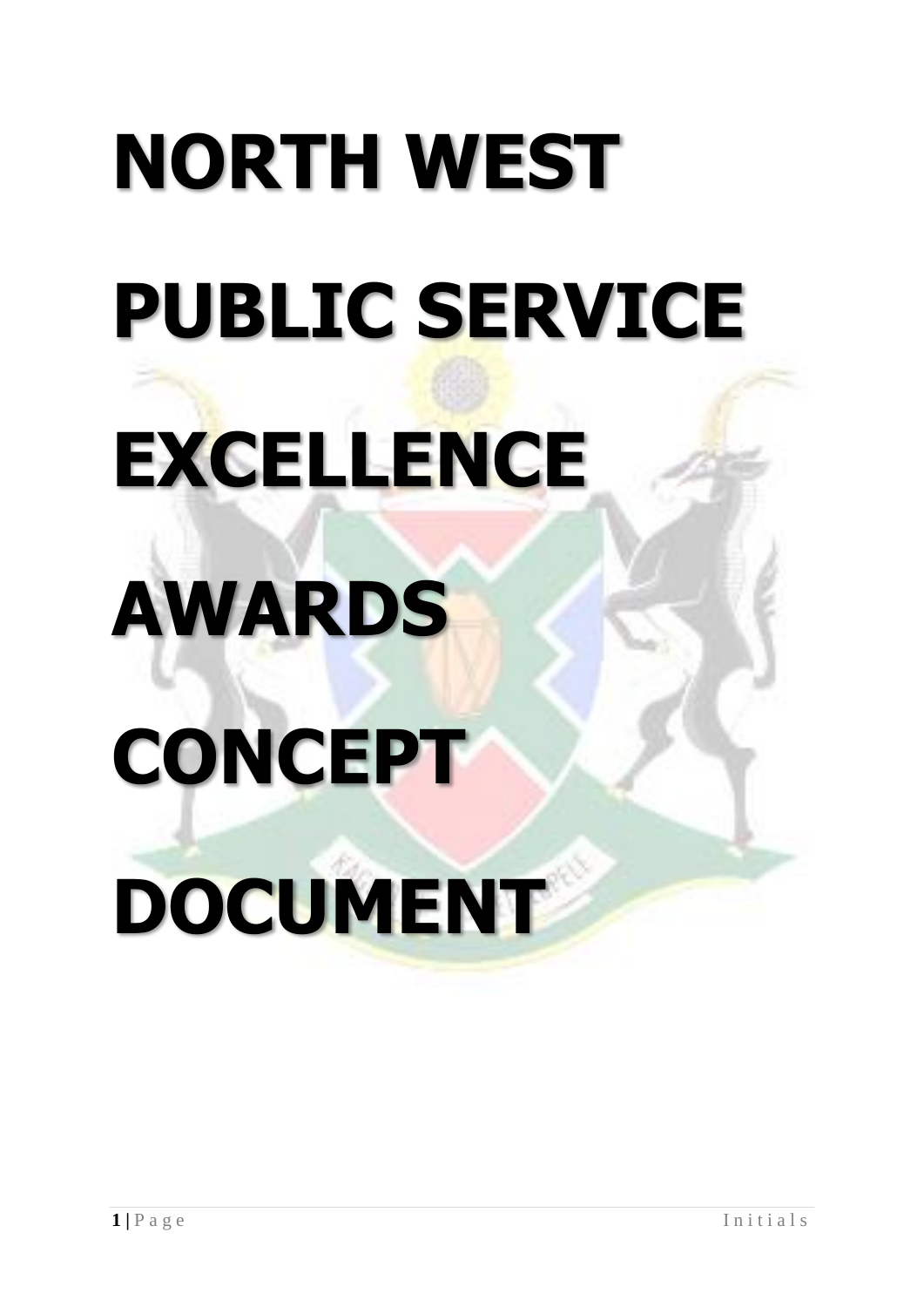# **TABLE OF CONTENT**

| NО   | <b>SUBJECT</b>                                       | Page                     |
|------|------------------------------------------------------|--------------------------|
| 1.   | <b>Introduction</b>                                  | 3                        |
| 2.   | Background                                           | 3                        |
| 3.   | Hosting of the Awards                                | 4                        |
| 4.   | Recipients of the Awards                             | 4                        |
| 5.   | <b>Awards Nominations (Criteria)</b>                 | 4                        |
| 6.   | Categories                                           | 5                        |
|      |                                                      |                          |
| 6.1  | <b>Best Head of Department</b>                       | 5                        |
| 6.2  | <b>Best Municipal Manager</b>                        | 6                        |
| 6.3  | <b>Best Functioning Department</b>                   | 6                        |
| 6.4  | <b>Best Functioning Municipality</b>                 | 6                        |
| 6.5  | <b>Ethical and Professional Department</b>           | $\overline{\mathcal{L}}$ |
| 6.6  | <b>Ethical and Professional Municipality</b>         | $\overline{\mathcal{L}}$ |
| 6.7  | <b>Best Public Service Leader</b>                    | 8                        |
| 6.8  | <b>Best Municipal Administration Leader</b>          | 8                        |
| 6.9  | 9<br><b>Best Frontline Service Delivery Employee</b> |                          |
| 6.10 | <b>Best Batho Pele Team</b>                          | 9                        |
| 6.11 | <b>Best Implemented Project</b>                      | 10                       |
| 6.12 | <b>Best Cleaner</b><br>10                            |                          |
| 6.13 | <b>Best Messenger</b>                                | 10                       |
| 6.14 | <b>Best Driver</b>                                   | 11                       |
| 6.15 | <b>Best Grounds-person</b>                           | 11                       |
| 6.16 | <b>Best Public Service Innovation</b>                | 11                       |
| 6.17 | Public Service Life Time Achiever of the Year        | 11                       |
| 6.18 | <b>Overall Batho Pele Performer</b>                  | 12                       |
|      |                                                      |                          |
| 7.   | <b>Rules of the Awards</b>                           | 12                       |
| 8.   | <b>Nomination Procedure</b>                          | 13                       |
| 9.   | <b>Process Design</b>                                | 13                       |
| 10.  | <b>Project Management Team</b>                       | 14                       |
| 11.  | <b>Project Coordinating Team</b>                     | 15                       |
| 12.  | <b>Adjudication Process</b>                          | 15                       |
| 13.  | <b>Prizes</b>                                        | 17                       |
| 14.  | Date of the Event                                    | 17                       |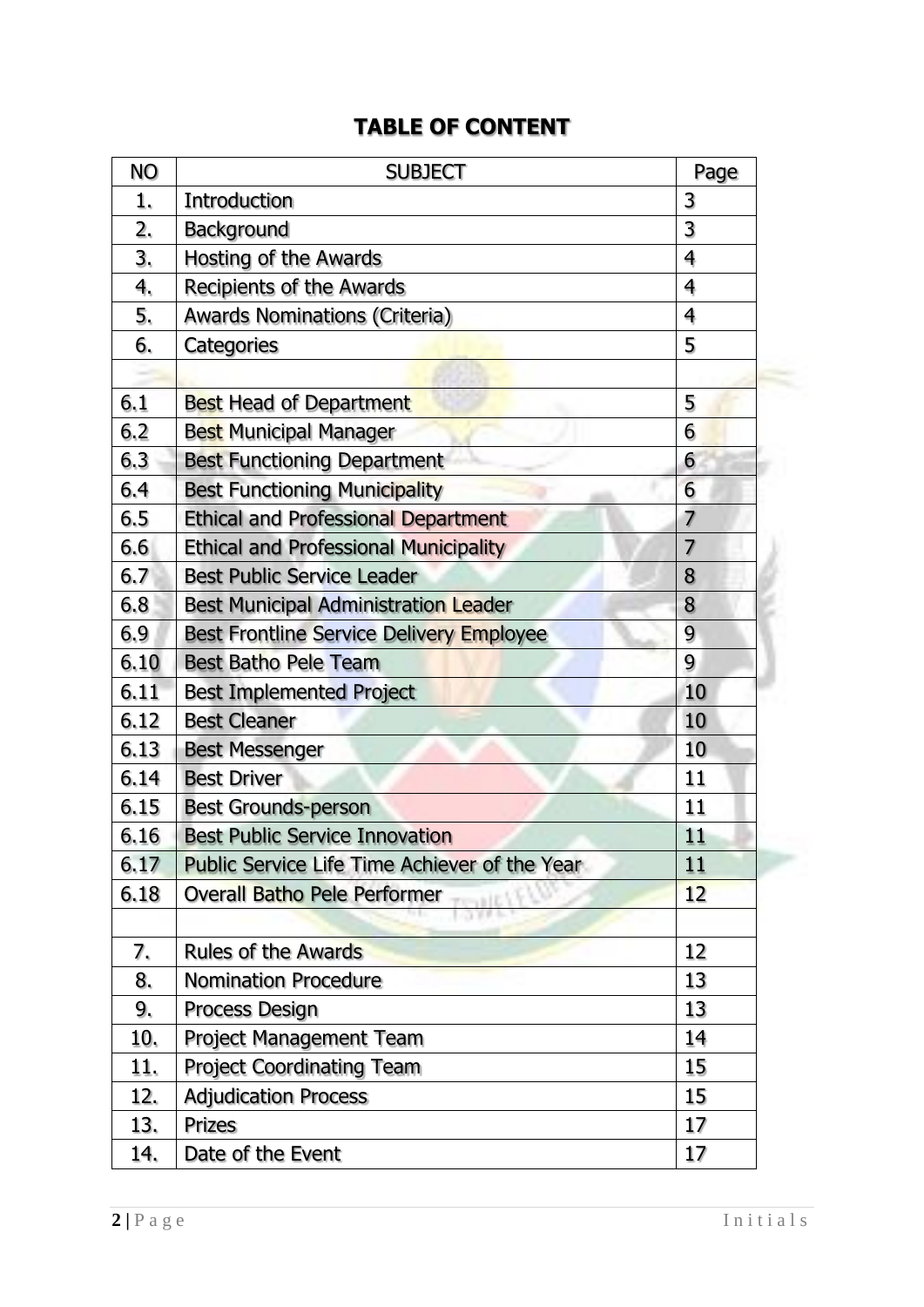### **1. INTRODUCTION**

- 1.1 In his 2017 State of the Province Address to honor the stalwart, the Premier pronounced on the re-launch of the North West Public Service Excellence Awards to promote, inspire and produce Batho Pele Ambassadors across the two spheres of government.
- 1.2 They are informed by the National Development Plan's Outcome 12 and Sub-Outcome 6 which seeks to revitalize and monitor the adherence to the Batho Pele Programme.
- 1.3 They take que from the National Batho Pele Excellence Awards aimed at encouraging, recognizing and rewarding service delivery excellence in the Public Service, across the three spheres. Emphasis is on the implementation of Batho Pele (BP) Principles.
- 1.4 Major emphasis is placed on the ability of participants to showcase how a sustainable culture of Batho Pele assisted in developing, integrating, institutionalization and mainstreaming of processes to ensure the delivery of quality services without prejudice.

### **2. BACKGROUND**

- 2.1 The Public Service Excellence Awards are part of the launch of National Batho Pele Awards by the then Minister for Public Service and Administration in 2013.
- 2.2 This document serves as a quide to the provincial approach on the Public Service Excellence Awards.

### **2.3 Objectives of Excellence Awards Programme are:**

- 2.3.1 To recognize and reward public servant's dedication, commitment and integrity in effectively providing public services to the citizenry.
- 2.3.2 To celebrate excellence in the delivery of services
- 2.3.3 To enhance confidence of citizens on government's ability to meet its commitment to respond to their needs
- 2.3.4 To share best practices based on tested experiences
- 2.3.5 To enhance knowledge management within the public sector
- 2.3.6 To promote and maintain high levels of service standards, quality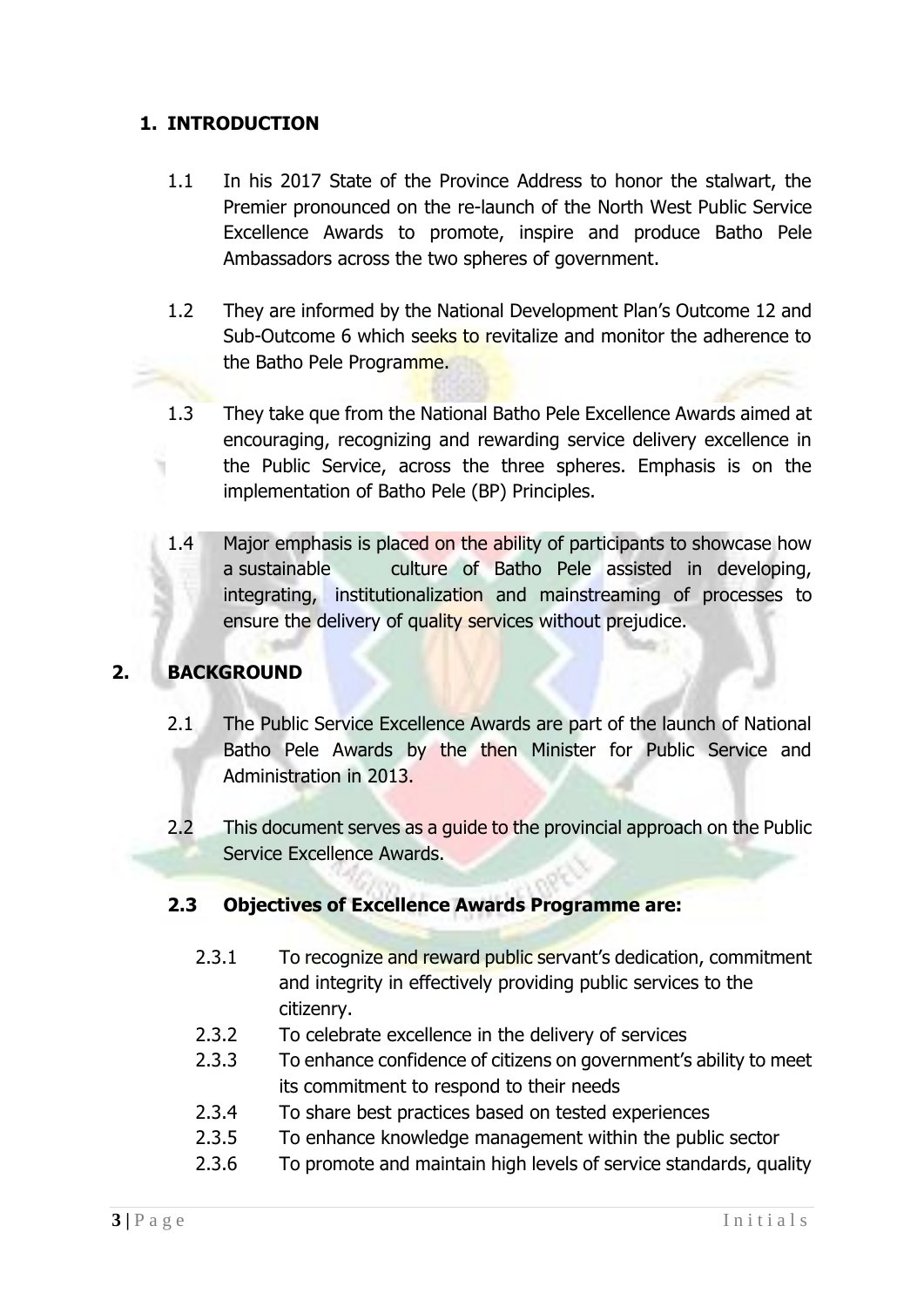and dedication in the provision of services

- 2.3.7 To encourage a culture of selflessness in the public service
- 2.3.8 Recognizing efforts directed at achieving the National Development Plan's 2030 Targets

### **3. HOSTING OF THE AWARDS**

The awards shall be held annually' in recognition of individual and groups of public servants who performed beyond the call of duty in response to the needs of the province's residents in the previous performance cycle.

# **4. RECIPIENTS OF THE AWARDS**

- 4.1 Recipients of the Public Service Excellence Awards will include though not limited to:
	- a. Individual Public Servants,
	- b. Teams,
	- c. Departments,
	- d. State Owned Enterprises
	- e. Municipalities
- 4.2 Who have displayed commitment in putting Batho Pele principles into practice and unwavering support, dedication and most importantly commitment in deepening, promoting and implementation of public service programmes.

# **5. AWARDS NOMINATIONS (CRITERIA)**

- 5.1 Nominations for the awards will be done by either individuals or groups
- 5.2 Award nominees will be selected by relevant officials within the public service in the province
- 5.2 The Project Management Team shall oversee the nominations and assess the responsiveness of the nominated service delivery interventions to the provinces key priorities and/or challenges
- 5.3 Relevant departments will ensure participation of State Owned Entities attached to the said departments
- 5.4 The Department of Local Government and Human Settlements will in collaboration with the Project Management Team coordinate the participation of municipalities
- 5.5 The adjudication and auditing of the nominations will be done by an appointed panel of adjudicators and firm of auditors respectively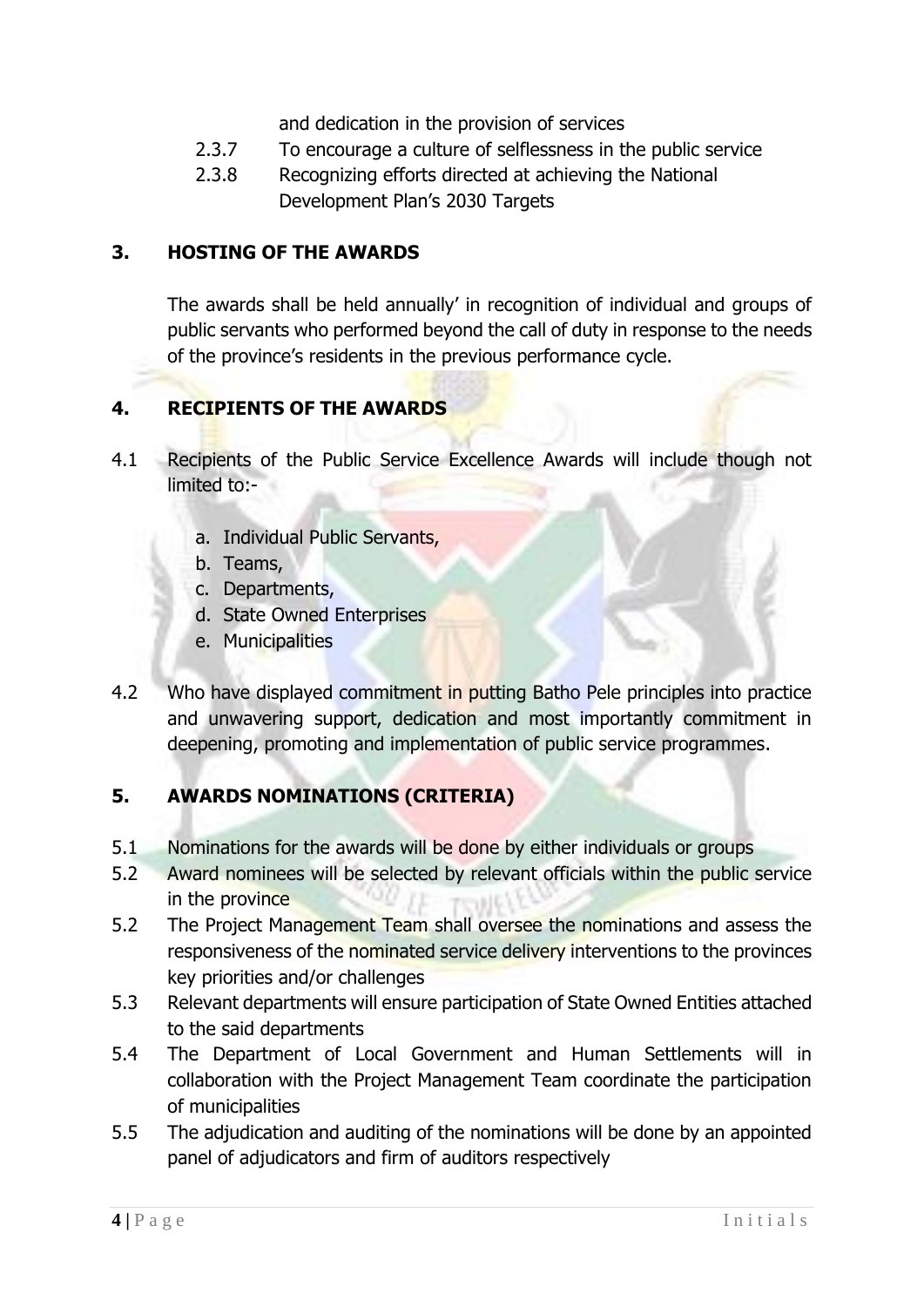# **6. CATEGORIES**

The Provincial Public Service Excellence Awards will comprise the following 18 categories:

- i. Best Head of the Department
- ii. Best Municipal Manager
- iii. Best Functioning Department
- iv. Best Functioning Municipality
- v. Ethical and Professional Department
- vi. Ethical and Professional Municipality
- vii. Best Public Service Leader
- viii. Best Municipal Administration Leader
- ix. Best Front-line Service Delivery Employee.
- x. Best Batho Pele Team
- xi. Best Implemented Project
- xii. Best Cleaner
- xiii. Best Driver
- xiv. Best Messenger
- xv. Best Grounds-person
- xvi. Best Public Service Innovation
- xvii. Public Service Life Time Achiever of the Year
- xviii. Overall Batho Pele Performer

| <b>CATEGORY</b>      | <b>CRITERIA</b>                                               |
|----------------------|---------------------------------------------------------------|
| Best Head of<br>the  | This category focuses on rewarding the Head of                |
| Department           | Department who has demonstrated exceptional                   |
| (assessment<br>based | leadership skills / expertise with a proven track record      |
| statutory<br>on      | of leadership, and has successfully achieved the              |
| framework)           | overall strategic goals of the department, viz.               |
|                      |                                                               |
|                      | champion of professionalism<br>$\mathsf{A}$<br>and            |
|                      | implementation Batho Pele in the Department,                  |
|                      | $\triangleright$ Well organized, professional, knowledgeable, |
|                      | approachable and understands transformation                   |
|                      | imperatives                                                   |
|                      | $\triangleright$ Promotes inter-governmental and<br>inter-    |
|                      | departmental interface                                        |
|                      | $\triangleright$ Provide strategic direction and leadership   |
|                      | $\triangleright$ Creates an environment conducive for high    |
|                      | performance                                                   |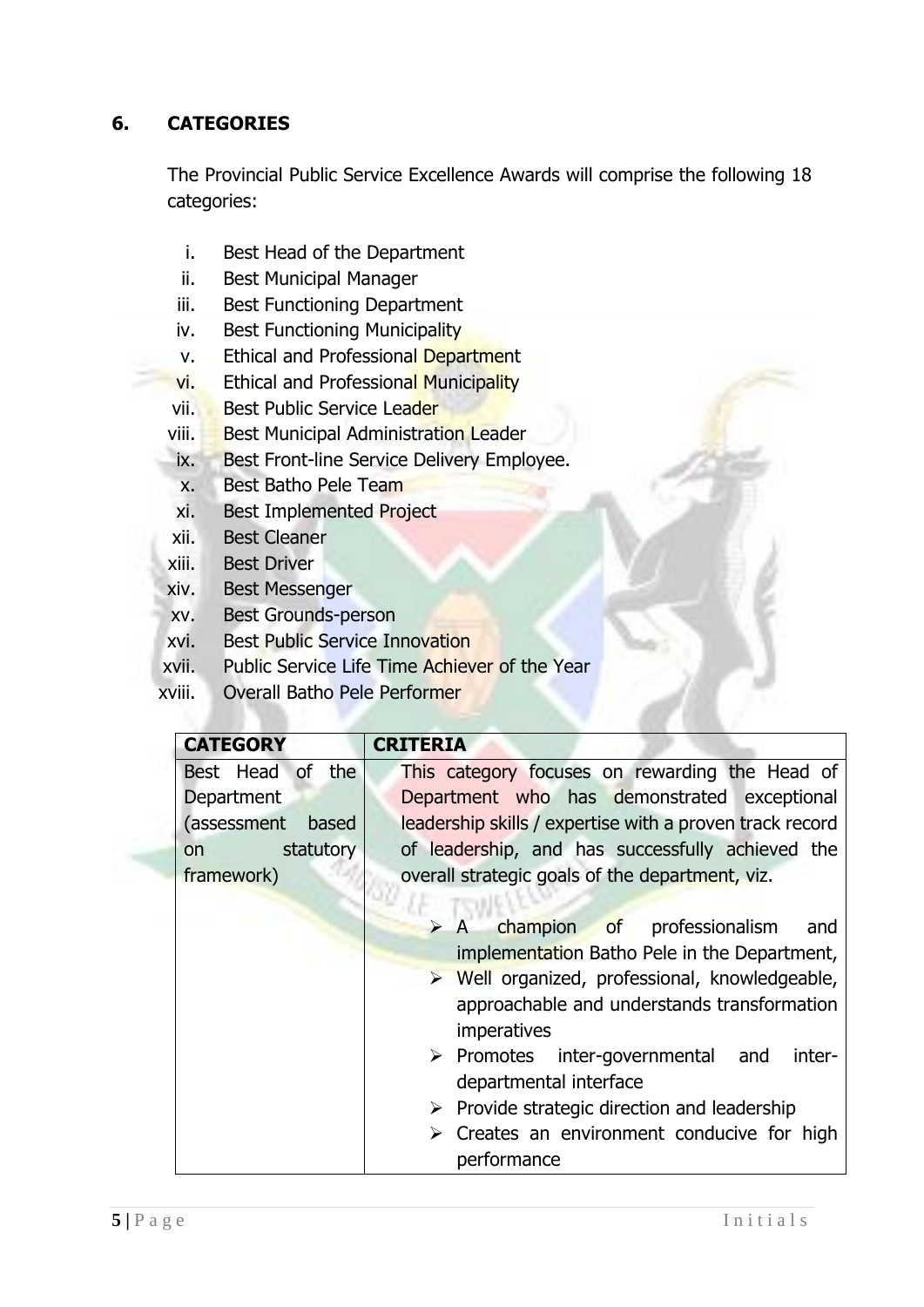|                            | $\triangleright$ Encourages creativity and innovation                                                |
|----------------------------|------------------------------------------------------------------------------------------------------|
|                            | $\triangleright$ Achieved higher than average scores on MPAT                                         |
|                            | assessment for Performance Cycle under                                                               |
|                            | review                                                                                               |
|                            | Has achieved clean financial audits of the<br>➤                                                      |
|                            | performance cycle under review                                                                       |
| Functioning<br><b>Best</b> | This category is for an outstanding provincial                                                       |
| Department                 | be<br>department. Assessment<br>will<br>conducted                                                    |
| (assessment<br>based       | holistically<br>including Strategic &<br>Operational                                                 |
| statutory<br>on            | Planning and Management, Human Resource                                                              |
| framework)                 | Management Practices, and the Supply Chain and                                                       |
|                            | <b>Financial Management Practices.</b>                                                               |
|                            |                                                                                                      |
|                            | A record of consultation with both external and                                                      |
|                            | internal stakeholders, viz.:                                                                         |
|                            |                                                                                                      |
|                            | $\triangleright$ Clear systematic follow-up plans and visible                                        |
|                            | impact on society of the affected community                                                          |
|                            | $\triangleright$ Accessibility of<br>buildings<br>that<br>show                                       |
|                            | consideration for people<br>with<br>living                                                           |
|                            | disabilities, clear internal and external signal,                                                    |
|                            | staff member wearing name tags at all times.                                                         |
|                            | $\triangleright$ A functional complaints management system                                           |
|                            | (Redress), for both clients and employees.                                                           |
|                            | Displays Service Charters and Standards,<br>$\blacktriangleright$                                    |
|                            | Service Delivery Improvement Plan and                                                                |
|                            | <b>Service Delivery Model</b>                                                                        |
|                            | $\triangleright$ Department has achieved the highest score<br>in MPAT Assessment for the Performance |
|                            | Cycle under review                                                                                   |
|                            | EARISO <sub>J</sub><br>> The work place promotes a sense of                                          |
|                            | belonging and encourages<br>innovation,                                                              |
|                            | creativity and learning                                                                              |
| Functioning<br><b>Best</b> | This category is for an outstanding municipality.                                                    |
| Municipality               | Assessment will be conducted holistically including                                                  |
| (assessment<br>based       | Integrated Development Planning, Human Resource                                                      |
| statutory<br>on            | Management Practices, Supply Chain and Financial                                                     |
| framework)                 | Management Practices,                                                                                |
|                            | A record of consultation with both external and                                                      |
|                            | internal stakeholders, viz.:                                                                         |
|                            |                                                                                                      |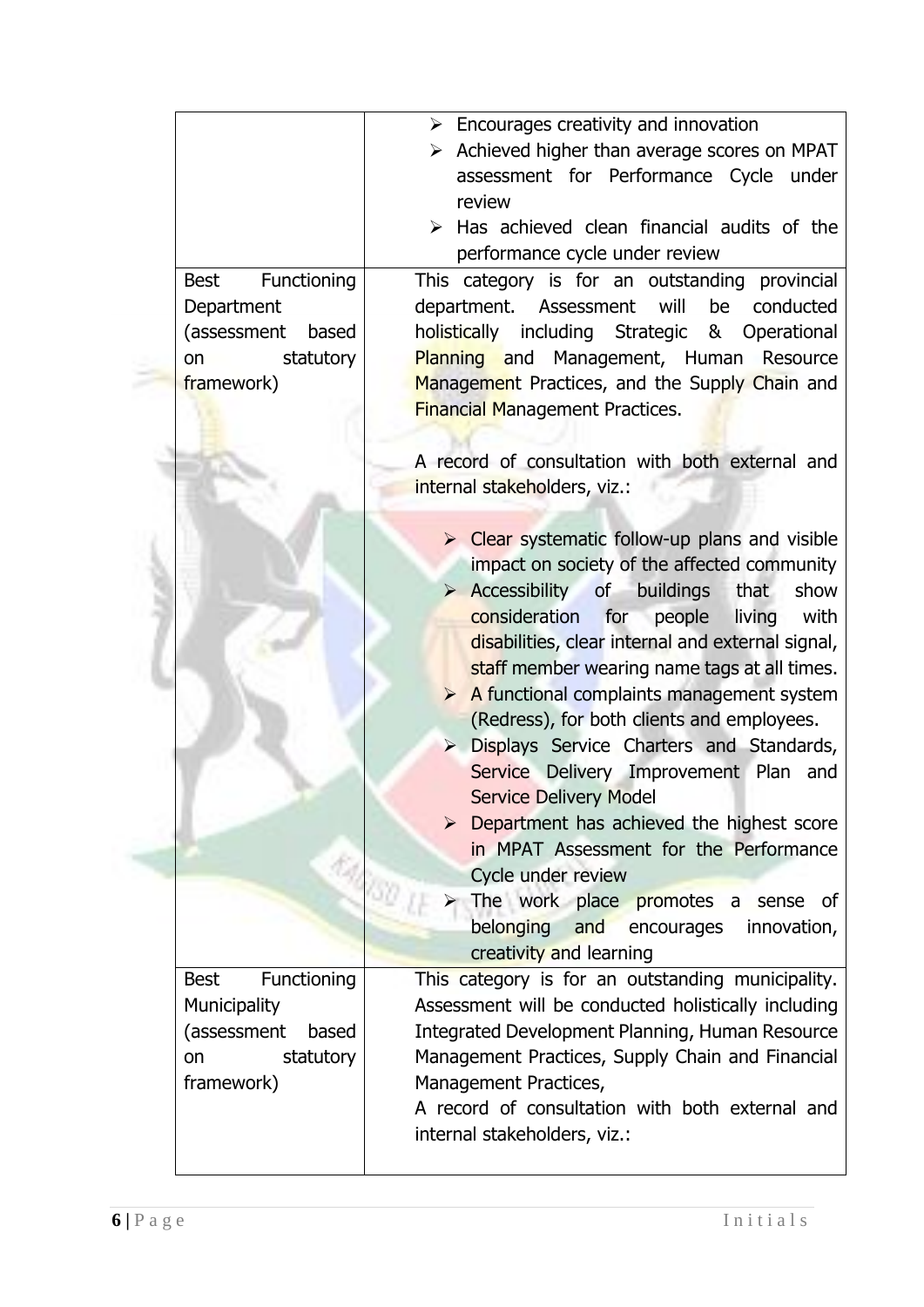|                       | $\triangleright$ Clear systematic follow-up plans and visible  |
|-----------------------|----------------------------------------------------------------|
|                       | impact on the affected community                               |
|                       | $\triangleright$ Accessibility of<br>buildings<br>show<br>that |
|                       | consideration for<br>people<br>living<br>with                  |
|                       | disabilities, clear internal and external signal,              |
|                       | staff member wearing name tags at all times.                   |
|                       | $\triangleright$ A functional complaints management system     |
|                       | (Redress mechanisms)                                           |
|                       | > An effective Public Participation Programme                  |
|                       | $\triangleright$ Achieved the<br>highest score<br>in<br>Local  |
|                       | Government Management Improvement                              |
|                       | Model Assessment over the Performance                          |
|                       | Cycle under review                                             |
|                       | The work place promotes a sense of                             |
|                       | belonging<br>and encourages<br>innovation,                     |
|                       | creativity and learning                                        |
| <b>Ethical</b><br>and | This category recognizes a department that has                 |
| Professional          | shown beyond doubts that it operates to the highest            |
| Department            | Ethical and Professional standards. Fraud and                  |
| (assessment<br>based  | corruption are virtually absent in the organization.           |
| statutory<br>on       |                                                                |
| framework)            | $\triangleright$ The department must have one of the           |
|                       | highest score in the OPSC Ethical and                          |
|                       | Professional survey report.                                    |
|                       | $\triangleright$ The department has achieved a clean audit     |
|                       | for the performance cycle under review or an                   |
|                       | improvement from the cycle preceding the                       |
|                       | one under review                                               |
| <b>Ethical</b><br>and | This category recognizes a municipality that has               |
| Professional          | shown beyond doubts that it operates to the highest            |
| Municipality          | Ethical and Professional standards.                            |
| (assessment<br>based  |                                                                |
| statutory<br>on       | $\triangleright$ Fraud and corruption are virtually absent in  |
| framework)            | the organization.                                              |
|                       | $\triangleright$ The municipality has achieved a clean audit   |
|                       | for the performance cycle under review or an                   |
|                       | improvement from the cycle preceding the                       |
|                       | one under review                                               |
| Best Public Service   | This category focuses on rewarding an individual               |
| Leader                | who has demonstrated exceptional leadership                    |
|                       | skills in their area of work. A leader who has                 |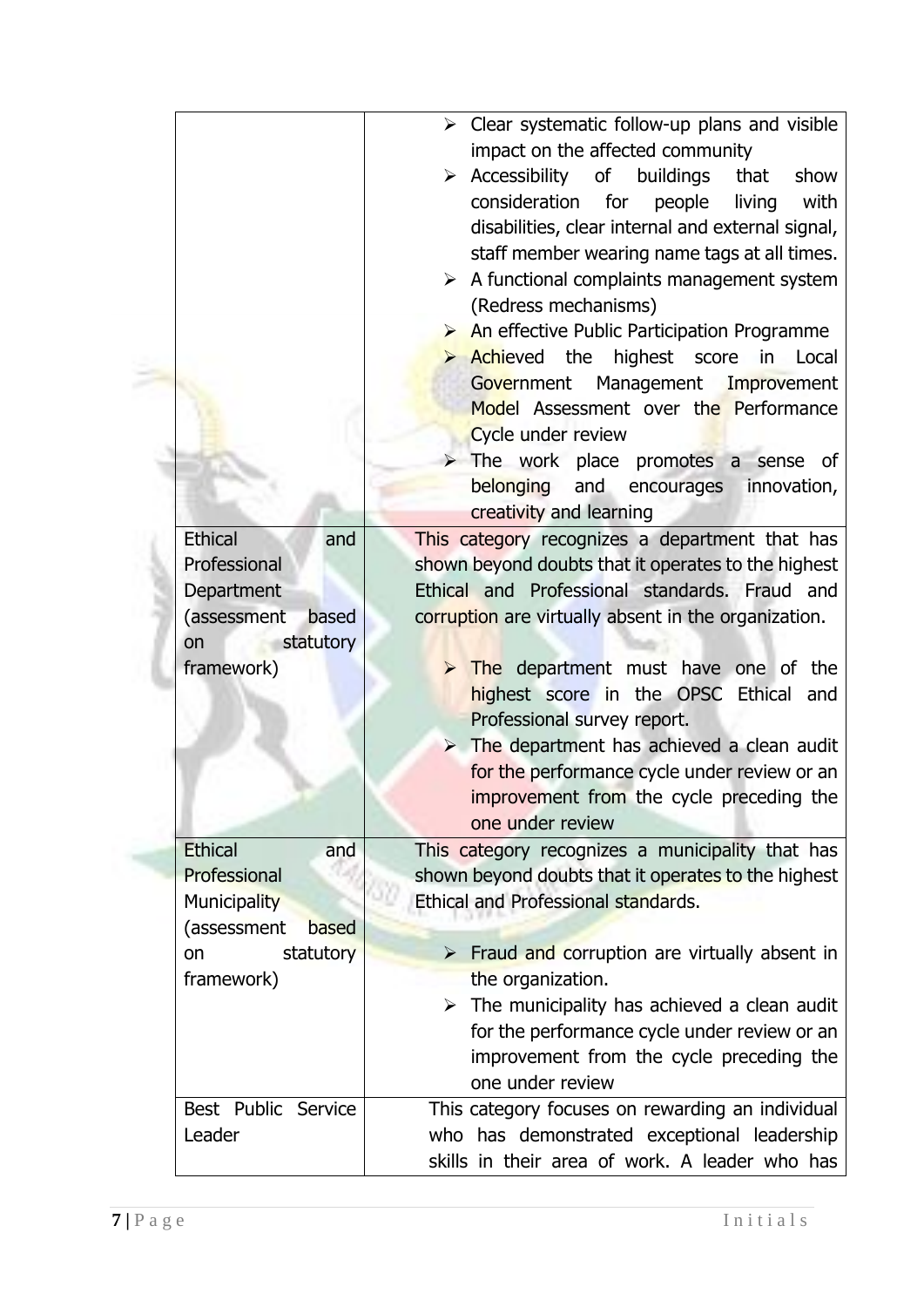|                          | impacted on teams in achieving strategic goals of<br>organization, inspired stakeholders and colleagues<br>alike. E.g.                                                                                                                                                                                                                                                                                                                                                                                                                                                                                                                                                                                                                          |
|--------------------------|-------------------------------------------------------------------------------------------------------------------------------------------------------------------------------------------------------------------------------------------------------------------------------------------------------------------------------------------------------------------------------------------------------------------------------------------------------------------------------------------------------------------------------------------------------------------------------------------------------------------------------------------------------------------------------------------------------------------------------------------------|
|                          | $\triangleright$ Lives, practices and embodies Batho Pele<br>Principles<br>Demonstrates high-level of ethical conduct,<br>➤<br>accountability and embrace high moral<br>ethic<br>$\triangleright$ Reasonable adherence<br>to<br>applicable<br>regulatory, legal and policy imperatives<br><b>Demonstrates courtesy, care and respect</b><br>for the citizens they serve<br>$\triangleright$ Leads from the front (providing strategic<br>direction and demonstrating leadership<br>qualities)<br>$\triangleright$ Creates an environment conducive for high<br>performance<br>$\triangleright$ Encourages creativity and innovation<br><b>Implements</b><br>PMDS in<br>objective,<br>$\blacktriangleright$<br>an<br>transparent and fair manner |
| <b>Best</b><br>Municipal | This category focuses on rewarding an individual                                                                                                                                                                                                                                                                                                                                                                                                                                                                                                                                                                                                                                                                                                |
| Administration<br>Leader | who has demonstrated exceptional leadership<br>skills in their area of work. A leader who has<br>impacted on teams in achieving strategic goals of<br>organization, inspired stakeholders and colleagues<br>alike. E.g.                                                                                                                                                                                                                                                                                                                                                                                                                                                                                                                         |
|                          | $\triangleright$ Lives, practices and embodies Batho Pele<br>Principles                                                                                                                                                                                                                                                                                                                                                                                                                                                                                                                                                                                                                                                                         |
|                          | <b>EAGISD LE</b><br>Demonstrates high-level of ethical conduct,<br>accountability and embrace high moral<br>ethic                                                                                                                                                                                                                                                                                                                                                                                                                                                                                                                                                                                                                               |
|                          | $\triangleright$ Reasonable<br>adherence<br>applicable<br>to<br>regulatory, legal and policy imperatives                                                                                                                                                                                                                                                                                                                                                                                                                                                                                                                                                                                                                                        |
|                          | $\triangleright$ Demonstrates courtesy, care and respect<br>for the citizens they serve                                                                                                                                                                                                                                                                                                                                                                                                                                                                                                                                                                                                                                                         |
|                          | $\triangleright$ Leads from the front (providing strategic<br>direction and demonstrating leadership<br>qualities)                                                                                                                                                                                                                                                                                                                                                                                                                                                                                                                                                                                                                              |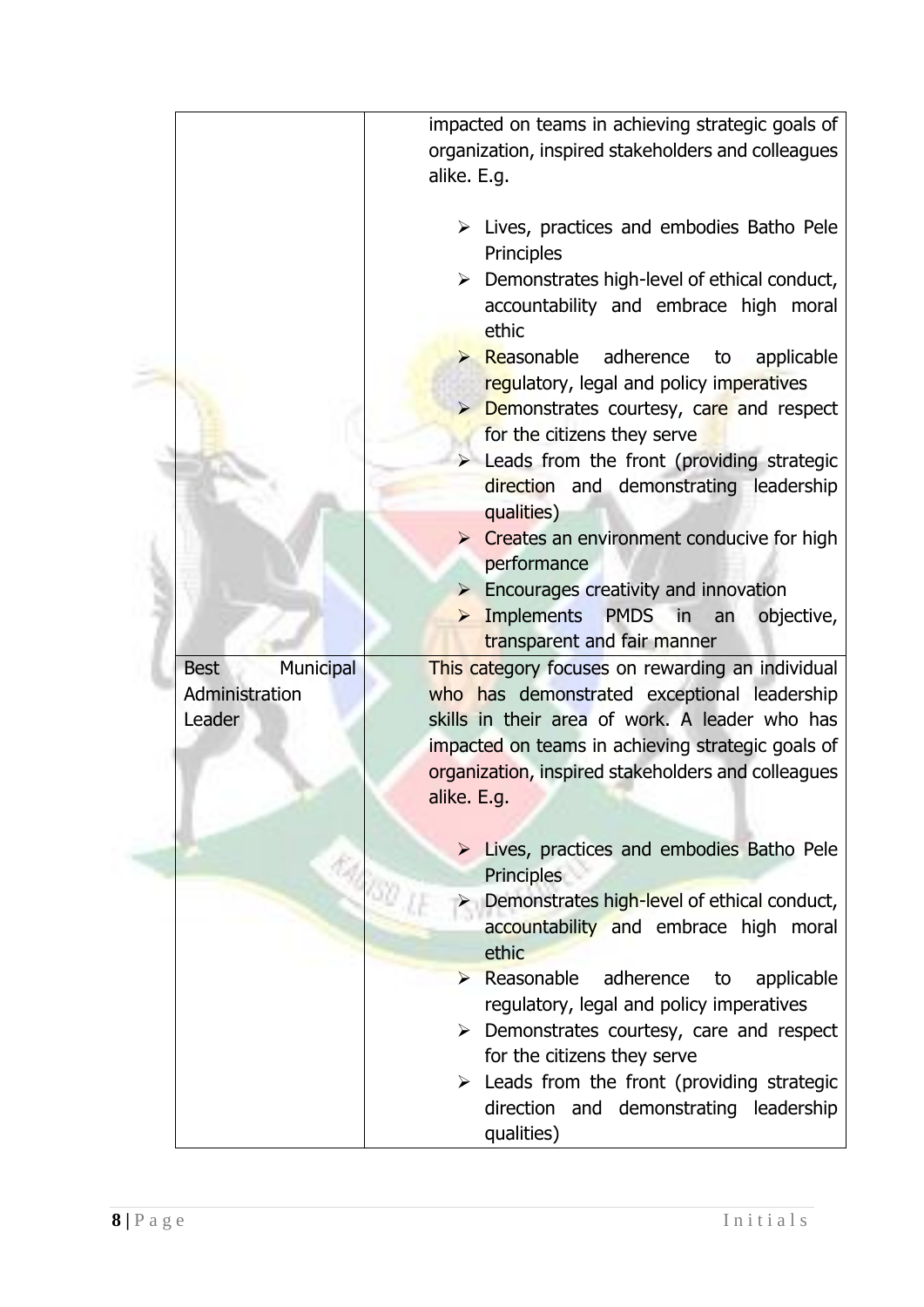|                                     | $\triangleright$ Creates an environment conducive for high                                              |
|-------------------------------------|---------------------------------------------------------------------------------------------------------|
|                                     | performance                                                                                             |
|                                     | $\triangleright$ Encourages creativity and innovation                                                   |
|                                     | $\triangleright$ Promotes teamwork amongst the municipal                                                |
|                                     | staff under his/her supervision                                                                         |
| Front-line<br><b>Best</b>           | award is for any individual who has<br>This                                                             |
| Delivery<br>Service                 | performed exceptionally well in service delivery.                                                       |
| Employee                            | The individual must be able to proactively identify<br>and solve potential service delivery challenges. |
|                                     | The nominee should be someone who takes                                                                 |
|                                     | initiative and going extra mile in service delivery                                                     |
|                                     | on continuous bases. E.g.                                                                               |
|                                     |                                                                                                         |
|                                     | $\triangleright$ Embodies Batho Pele Principles                                                         |
|                                     | Organized, knowledgeable approachable,<br>$\blacktriangleright$                                         |
|                                     | understanding and takes initiative<br>in                                                                |
|                                     | helping others (citizens and colleagues)                                                                |
|                                     | $\triangleright$ Serves with courtesy, care and respect.                                                |
|                                     | > Excel in office etiquette<br>and<br>time                                                              |
|                                     | management.                                                                                             |
|                                     | > High level of customer<br>relationship                                                                |
|                                     | management                                                                                              |
|                                     | $\triangleright$ Efficient and effective public servant                                                 |
|                                     | Facilitates responsive<br>service<br>delivery<br>$\blacktriangleright$                                  |
|                                     | interventions                                                                                           |
| <b>Batho</b><br>Pele<br><b>Best</b> | This category is for a team of public servants working                                                  |
| Team                                | together to provide effective service.                                                                  |
|                                     |                                                                                                         |
|                                     | The Team must display characteristics of a committed                                                    |
|                                     | team of practitioners, working together<br>and                                                          |
|                                     | complementing one another in the operational chain.                                                     |
|                                     | The team may be at the provincial or district level.                                                    |
|                                     | This will include:                                                                                      |
|                                     |                                                                                                         |
|                                     | organized,<br>knowledgeable<br>$\triangleright$ A well<br>and                                           |
|                                     | professional<br>delivering<br>team<br>services                                                          |
|                                     | successfully.                                                                                           |
|                                     | $\triangleright$ Able to set clear strategic goals, measurable                                          |
|                                     | and achievable indicators (work SMART).                                                                 |
|                                     |                                                                                                         |
|                                     | $\triangleright$ Combined team<br>member's performance                                                  |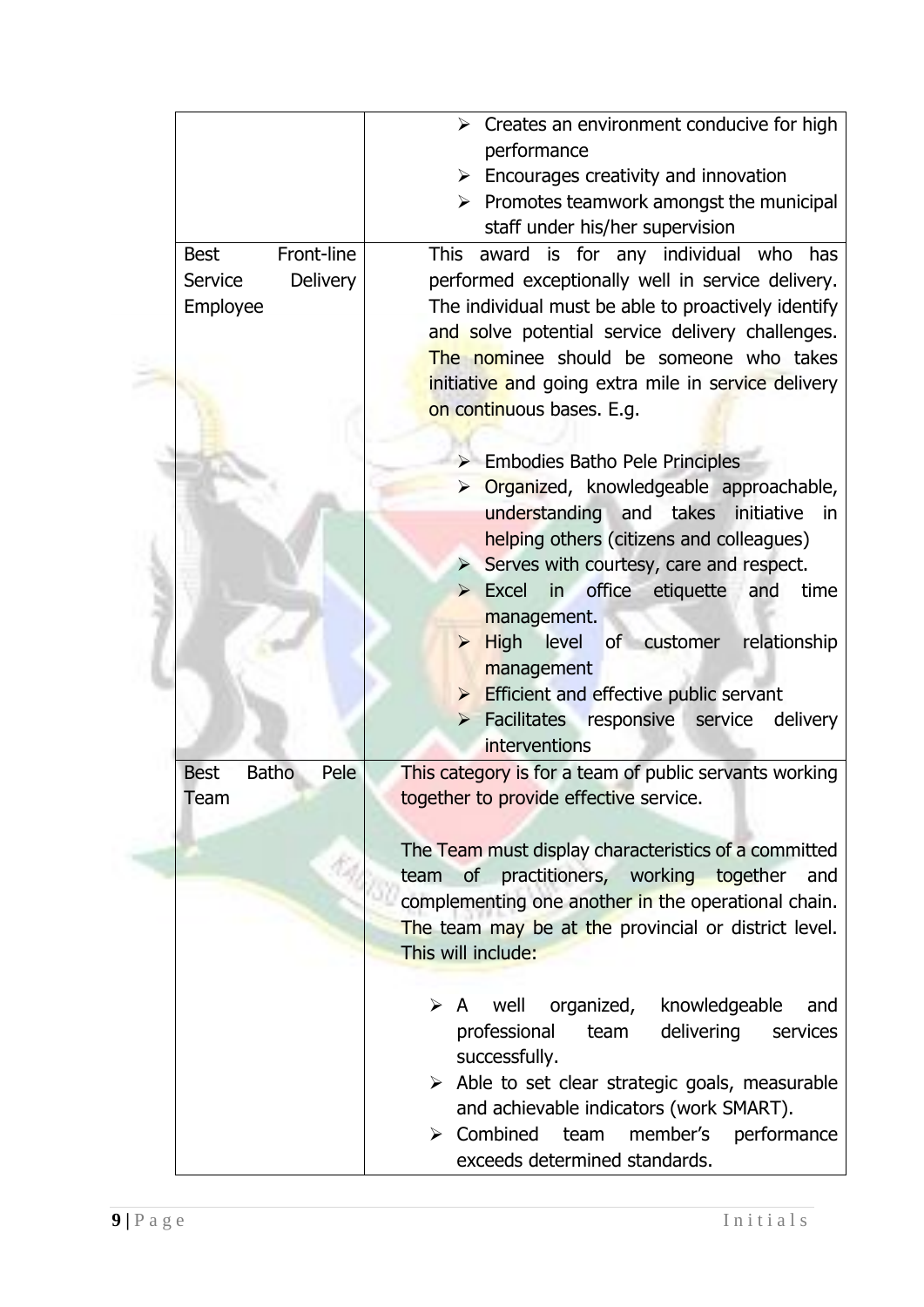| Implemented<br><b>Best</b><br>Project | $\triangleright$ Team members consistently uphold and have<br>excellent<br>understanding<br>of<br><b>Batho</b><br>Pele<br>Principles<br>$\triangleright$ Team members constantly conduct themselves<br>in an ethical and professional manner (e.g.<br>acceptable dress code, displays their name<br>tags at all times, etc.)<br>This category is for a project that has impacted<br>positively on service delivery, cost saving and<br>improving the quality of life for citizens. This category<br>recognises projects that are transformational and<br>developmental in nature. This category is open to all |
|---------------------------------------|----------------------------------------------------------------------------------------------------------------------------------------------------------------------------------------------------------------------------------------------------------------------------------------------------------------------------------------------------------------------------------------------------------------------------------------------------------------------------------------------------------------------------------------------------------------------------------------------------------------|
|                                       | government spheres and service delivery points such<br>as schools, hospitals, clinics, courts, police stations<br>etc. The criteria will be informed by the following:                                                                                                                                                                                                                                                                                                                                                                                                                                         |
|                                       | $\triangleright$ Project is in line with strategic objectives of the<br>department or municipality<br>$\triangleright$ Project that is implemented to impact positively on<br>the lives of the targeted community/ies<br>> Project must be driven in a cost effective manner.<br>> Project is sustainable and has shown<br>due<br>diligence.<br>> Sound project management approaches are used                                                                                                                                                                                                                 |
| <b>Best Cleaner</b>                   | This category is to recognize a committed cleaner who<br>$\triangleright$ does his/her work diligently and timeously,<br>$\triangleright$ a team-player,<br>$\triangleright$ a person who will go beyond the call of duty to<br>ensure that the workplace is sparkling clean                                                                                                                                                                                                                                                                                                                                   |
| <b>Best Messenger</b>                 | This category is to recognize a committed messenger<br>who<br>$\triangleright$ does his/her work diligently and timeously,<br>$\triangleright$ a team-player,<br>$\triangleright$ a person who will go beyond the call of duty to<br>ensure that all the deliveries are delivered to<br>the right destination, on time and in an<br>acceptable condition                                                                                                                                                                                                                                                       |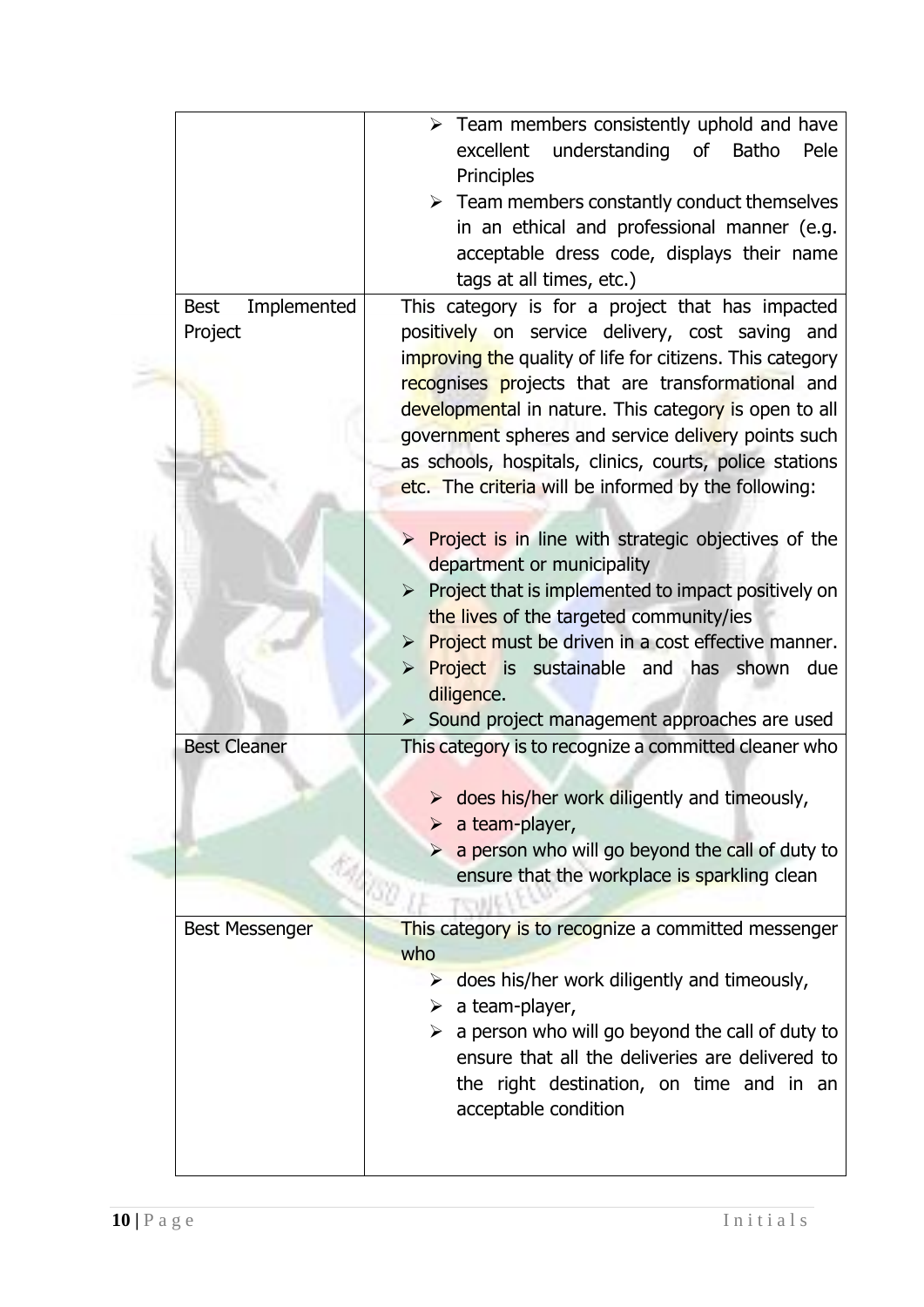| <b>Best Driver</b>                                  | This category is to recognize a committed driver who<br>$\triangleright$ does his/her work diligently and timeously,<br>$\triangleright$ a team-player,<br>a person who has high regard for the<br>➤<br>applicable<br>transport<br>regulations<br>and<br>procedures<br>$\triangleright$ a person who has high regard for the<br>applicable traffic and road safety regulations<br>and procedures<br>$\triangleright$ a person who will go beyond the call of duty to<br>ensure that transport services are provided<br>efficiently and effectively to the department or |
|-----------------------------------------------------|-------------------------------------------------------------------------------------------------------------------------------------------------------------------------------------------------------------------------------------------------------------------------------------------------------------------------------------------------------------------------------------------------------------------------------------------------------------------------------------------------------------------------------------------------------------------------|
| Best Grounds-person                                 | municipality<br>This category is to recognize a committed grounds-<br>person who<br>$\triangleright$ works diligently and timeously,<br>$\triangleright$ a team-player,<br>$\triangleright$ a person who will go beyond the call of duty to<br>ensure that all the grounds-work is completed<br>perfectly and on time.<br>$\triangleright$ a person who respects and treats client with<br>dignity, complains less, yet remains responsive<br>and accessible                                                                                                            |
| Best Public<br>Service<br>Innovation                | This category is to recognize an individual or team<br>innovative<br>initiated<br>that<br>service<br>delivery<br>an<br>intervention through which:<br>$\triangleright$ a high level of commitment is displayed<br>innovative manner of facilitating a service delivery<br>intervention is displayed<br>the targeted beneficiary community is high<br>$\blacktriangleright$<br>impacted                                                                                                                                                                                  |
| Public Service Life<br>Time Achiever of the<br>Year | This category is for a distinguished public servant who<br>has contributed immensely in the public service. The<br>nomination will be endorsed by the Premier as it is<br>the highlight of professionalism, selflessness and total<br>commitment by the recognized individual. The<br>following will be assessed:                                                                                                                                                                                                                                                       |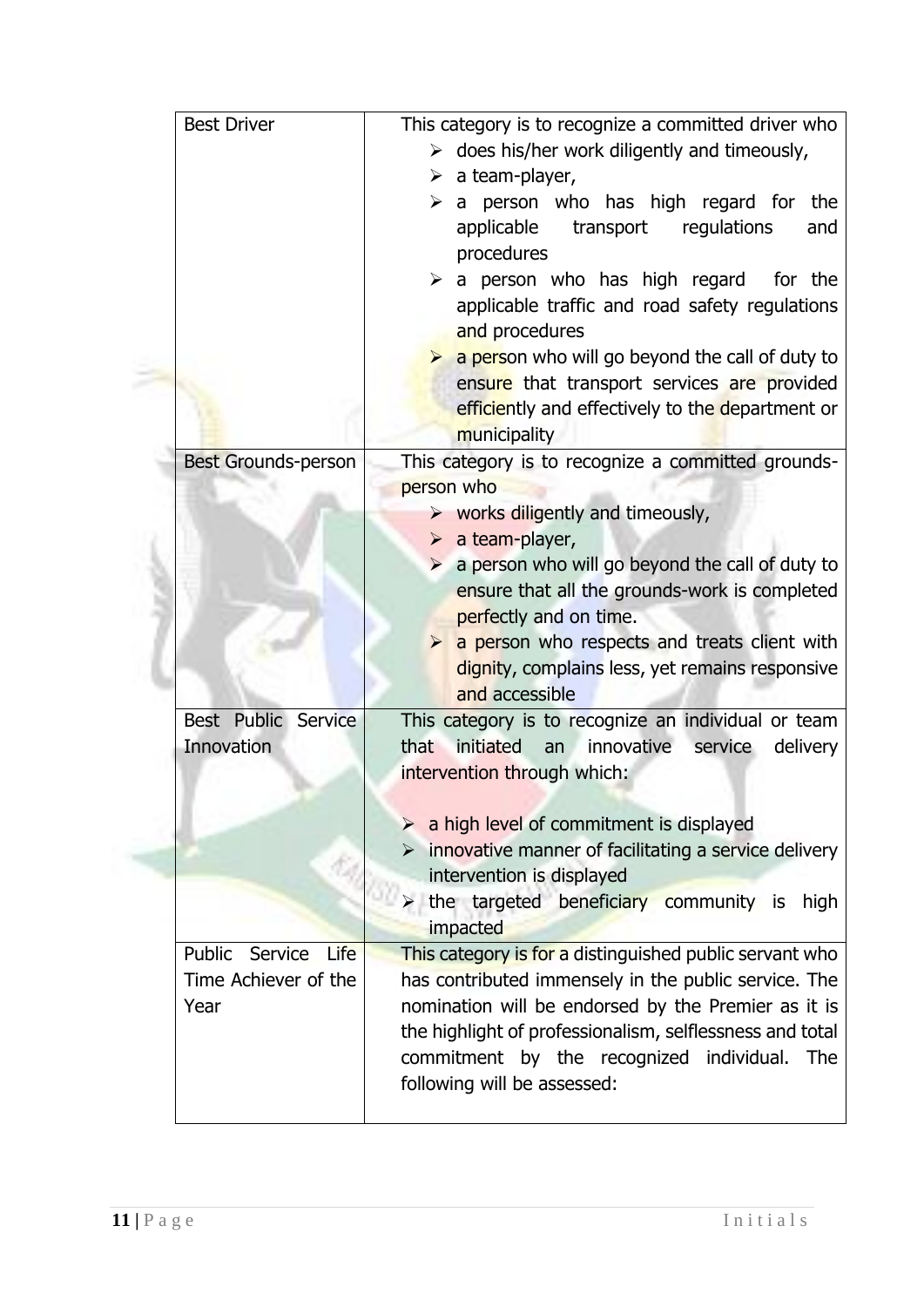|                                 | $\triangleright$ Public servant with twenty or more years of<br>consistently working in the public service, some of<br>them may have retired.<br>$\triangleright$ Has a record of visible and effective innovation<br>and successful programme implementation.<br>$\triangleright$ Is well organized, knowledgeable and takes<br>calculated risks.<br>$\triangleright$ Has consistently upheld Batho Pele Principles on a<br>daily basis and has excellent understanding of<br>their practical implementation.<br>$\triangleright$ Is a role model with integrity and well respected<br>by peers, colleagues and communities he/she is<br>part of |
|---------------------------------|---------------------------------------------------------------------------------------------------------------------------------------------------------------------------------------------------------------------------------------------------------------------------------------------------------------------------------------------------------------------------------------------------------------------------------------------------------------------------------------------------------------------------------------------------------------------------------------------------------------------------------------------------|
| Overall Batho Pele<br>Performer | The winner is chosen from among the winners across all<br>categories.<br>The wining individual or team must:-<br>$\triangleright$ Have won gold in any of the other categories.<br>> Made an impact that exceeds determined<br>standards in their area of work.                                                                                                                                                                                                                                                                                                                                                                                   |
|                                 | > Has upheld and lived Batho Pele values and<br>principles on a daily basis.<br>> Delivered services in an effective, efficient and<br>economic manner to the satisfaction of the citizens<br>or affected community/ies.<br>> Went beyond the call of duty to achieve the<br>success recognized by the awards process                                                                                                                                                                                                                                                                                                                             |

# **7. RULES OF THE AWARDS**

- **7.1** The process shall be open and transparent.
- **7.2** Nomination forms, which do not meet the requirements, will be disqualified.
- **7.3** The decision of the Adjudication Panel is final and no correspondence will be entered into.

### **7.4 Nominee for category "A" (individuals nominations) must have: -**

- a. Completed the full performance cycle
- b. Demonstrated leadership skills, have good working relations and deep understanding of the public service transformation programme.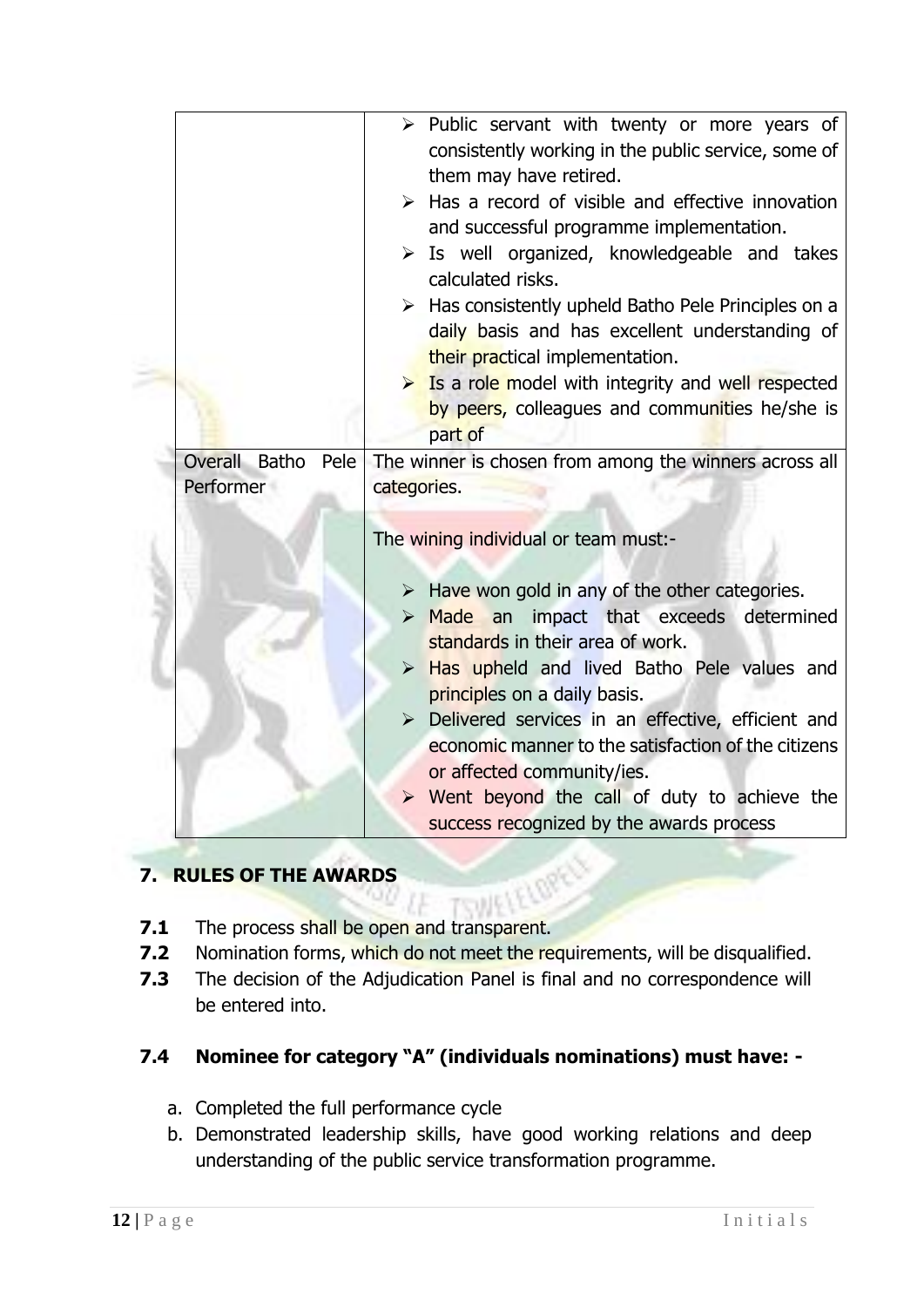- c. Demonstrated a good sense and innovation in financial management and service delivery where appropriate.
- d. A valid citizenship or work permit of the Republic of South Africa and employed by the North West Provincial Administration.

### **7.5 Nominee for category "B" (groups' nominations) refer to:**

a. Any group of government employees may nominate an individual or teams for consideration by the Project Team and the nominations will be limited to three per award category in each Department

### **8. NOMINATION PROCEDURES:**

- **8.1** All nominations will be on the official forms available from the Office of the Premier, Provincial Department Offices, Municipalities and Sponsors / Partners.
- **8.2** All forms must be signed by the nominators and submitted to the Office of the Premier on/or before the closing date for the nominations.
- **8.3** The application forms will also be available on the Provincial Government website intranet page.

### **9. PROCESS DESIGN**

- 9.1 Best cases must be identified at departmental / Municipality level and nominated to participate at the Provincial OR Tambo Excellence Awards in line with the categories and criteria presented on this concept document.
- 9.2 Level 1
- 9.2.1 Departments / Municipalities / State Owned Enterprises are expected to receive and adjudicate nominations/entries in preparation for the transversal awards process

**RSD IF TSVIELELOPE** 

9.2.2 Nominations of excellent performing individuals, project teams, (Chief), (Sub-) Directorates, Units, and Sub-Units outside of the level 1 processes will be considered as per the criteria set for each category considering the time constraints we are subjected to with the current process.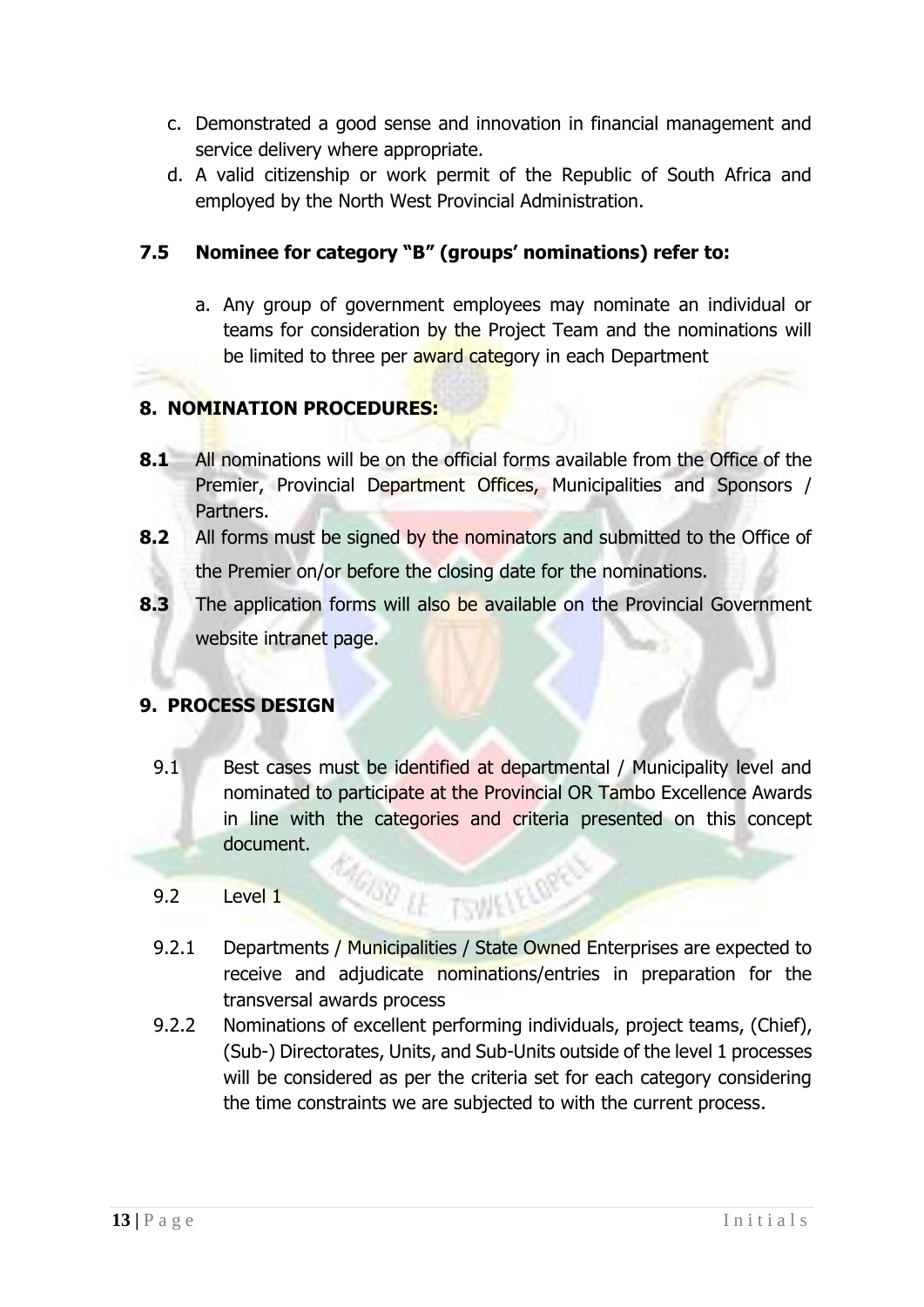9.2.3 The Project Management Team will examine the nominations to determine compliance to the provided criteria as per the score sheet presented on the table below:

| <b>Numerical</b> | <b>Descriptive</b> | <b>Interpretation</b>                  |
|------------------|--------------------|----------------------------------------|
| <b>scale</b>     | scale              |                                        |
| 5                | Excellent          | Evidence provided exceeds              |
|                  |                    | compliance to the criteria.            |
| 4                | Very Good          | Evidence provided is fully compliant   |
|                  |                    | to the criteria                        |
| 3                | Good               | <b>Evidence provided is adequately</b> |
|                  |                    | compliant to the criteria              |
| $\mathcal{P}$    | Average            | Evidence provided is inadequately      |
|                  |                    | compliant to the criteria              |
|                  | <b>Below</b>       | Evidence provided in not compliant     |
|                  | Average            | to the criteria                        |
|                  | Not done           | Evidence is not provided               |

9.2.4 Informed by the preparations done by the Project Management Team, the Adjudication Panel will decide on the final nominations.

### **10. PROJECT MANAGEMENT TEAM**

The organization and planning of these awards will be coordinated by a Project Management Team consisting of Senior Managers from the Office of the Premier, provincial departments and Sponsors / Partners. It is recommended that the following functionaries constitute the Project Management Team:

- i. Chief Director Ikatisong School of Governance (OOP)
- ii. Chief Director Performance Monitoring and Evaluation (OOP)
- iii. Chief Director Strategic Human Resources Management (OOP)
- iv. Chief Director Local Governance (DLGHS Interest of Municipalities)
- v. Chief Director Corporate Services (Soc. Dev Social Services Cluster of Departments)
- vi. Chief Director Economic Development (FEED for Economic Development considerations)
- vii. Secretariat Ikatisong School of Governance, Organisational Development (OOP) and Performance Monitoring and Evaluation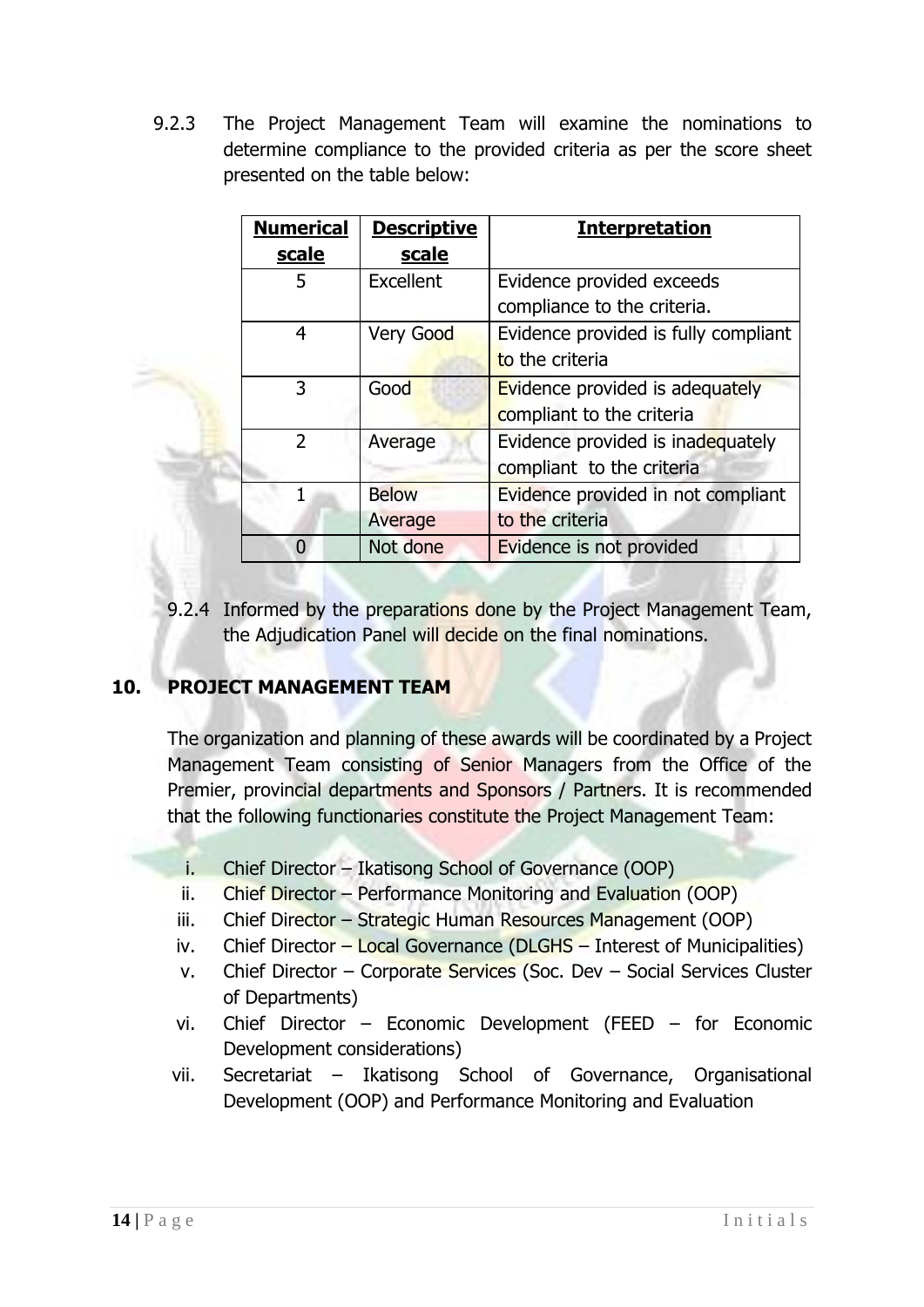The role of the Project Management Team is to:

- a. Compile an adjudication package for the Adjudication Panel
- b. Assess the compliance of the nominations to the given criteria
- c. Present the assessed nominations to the Adjudication Panel
- d. Coordinate the verification of the shortlisted nominations
- e. Manage the processing of the final nominations

The Project Management Team will be supported by a Project Coordinating Team that will be established and convened by Ikatisong School of Governance to coordinate the departments' and municipalities' processes

# **11. PROJECT COORDINATING TEAM**

It is recommended that the Batho Pele Coordinators Forum serve as the interdepartmental project coordinating team. The role of the coordinating team is to:

- a. Coordinate the departments' awards processes within
- b. Quality assure the nomination forms
- c. Properly prepare the short-listed nominations for the verification process
- d. Manage the logistical arrangements of the nominees for the provincial awards ceremony

# **12. ADJUDICATION PROCESS**

### **12.1 Departmental Evaluations: Level 1**:

- 12.1.1 The department will constitute its own adjudication panel, to assess processes at the departmental level. Successful entries will be submitted to the Office of the Premier for consideration by the Project Management Team in preparation for the final adjudication.
- 11.1.2 It is noted as stated herein that there is room for additional entries outside of the Level 1 Adjudication process until further notice.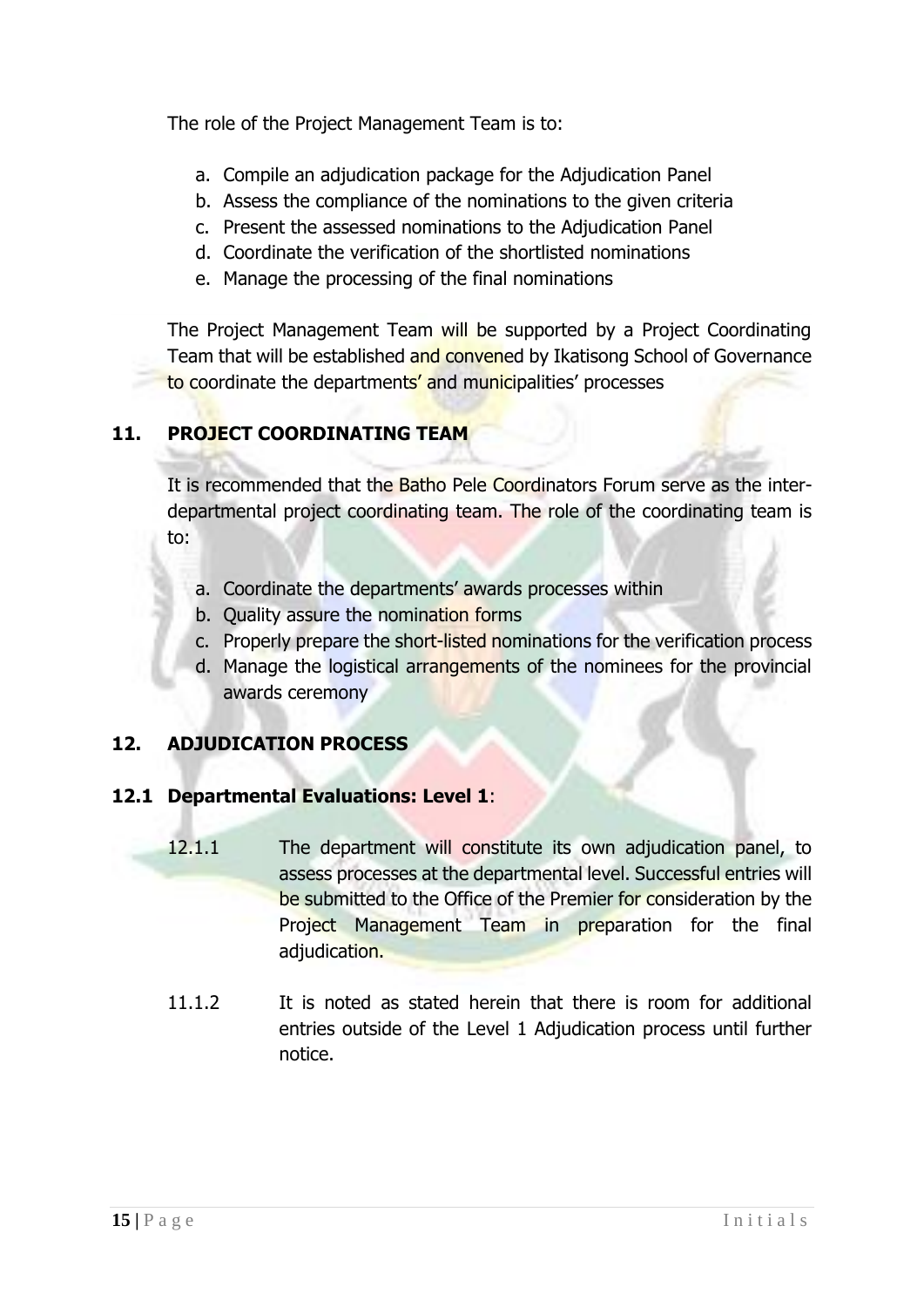### **12.2 Provincial Evaluations: Level 2:**

12.2.1 The Project Management Team will verify and assess entries as per the provided criteria and the applicable scoring mechanism in preparation for the adjudication process.

### **12.3 Adjudication: Level 3:**

- 12.3.1 Moderation, confirmation and approval:
- 12.3.2 Informed by the preparations done by the Project Management Team, the entries will be finally assessed for consideration as finalists by the Adjudication Panel.

### **12.4 Adjudication Panel**

- 12.4.1 To promote consistency and continuity, it is recommended that an Adjudication Panel be appointed for a three year period by the Director General and be constituted as follows:
	- a. North West University
	- b. Labour
	- c. Civil Society
	- d. Executive and Senior Managers from the Public Service
- 12.4.2 To facilitate auditing of the process from the beginning to the end, it is recommended that internal auditing committees participate in the adjudication of the departments' and the municipalities' processes at the institutional level and that an identified firm of auditors audits the final nominees as identified by the adjudication panel for the conference of the awards.

### **13. PRIZES**

The prizes will be as follows:

- First prize Gold Trophy
- $\triangleright$  Second prize Silver Trophy and
- $\triangleright$  Third prize Bronze Trophy

A certificate of commendation will be issued to all participants.